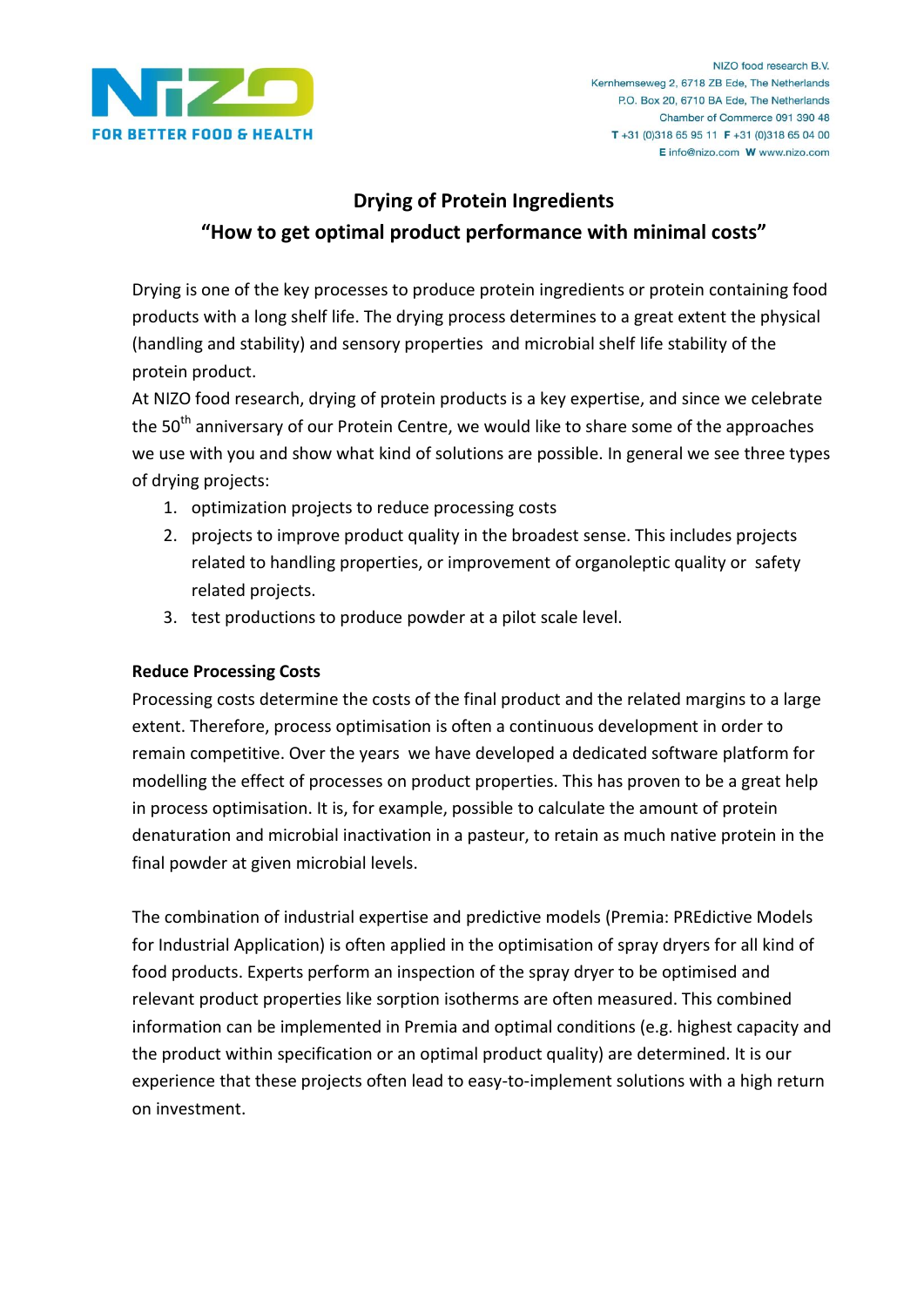

Sometimes, manufacturers are looking at more significant improvements. In this case, increasing the dry matter content of the feed is very interesting. Drying processes often involve an evaporation step in advance of spray drying. An evaporator is up to ten times more energy efficient than a spray dryer. Therefore, it is attractive to remove as much product as possible by evaporation before drying the product. The gains can be quite high; an increase of the dry matter content of the feed to the spray dryer of 2% already translates to an energy reduction of 6% and a capacity increase of the spray dryer of 9%! Usually, the dry matter content of the feed is limited by the viscosity. A higher viscosity can result in a complicated atomization behaviour and worse drying behaviour. Therefore, the optimal solution for a process line will very much depend on its specific characteristics (e.g. layout of the current process, physical constraints, automation of the process, product characteristics). In any case, testing and challenging the process for a specific product at increased dry matter content before implementation is crucial. Our experience has shown that these tests should both involve the evaporation and the spray drying process, since both unit operations can be limiting in implementation. In our experience it is possible to design robust industrial processes that run more efficiently at a high dry matter content with the combination of pilot testing, lab analysis, advanced modelling tools and industrial expertise.



Powder analyses are relevant for optimisation of drying. These include bulk density measurements, insolubility index (ISI), particle size distribution, glass transition temperatures, stickiness measurements and water sorption isotherms. The latter two are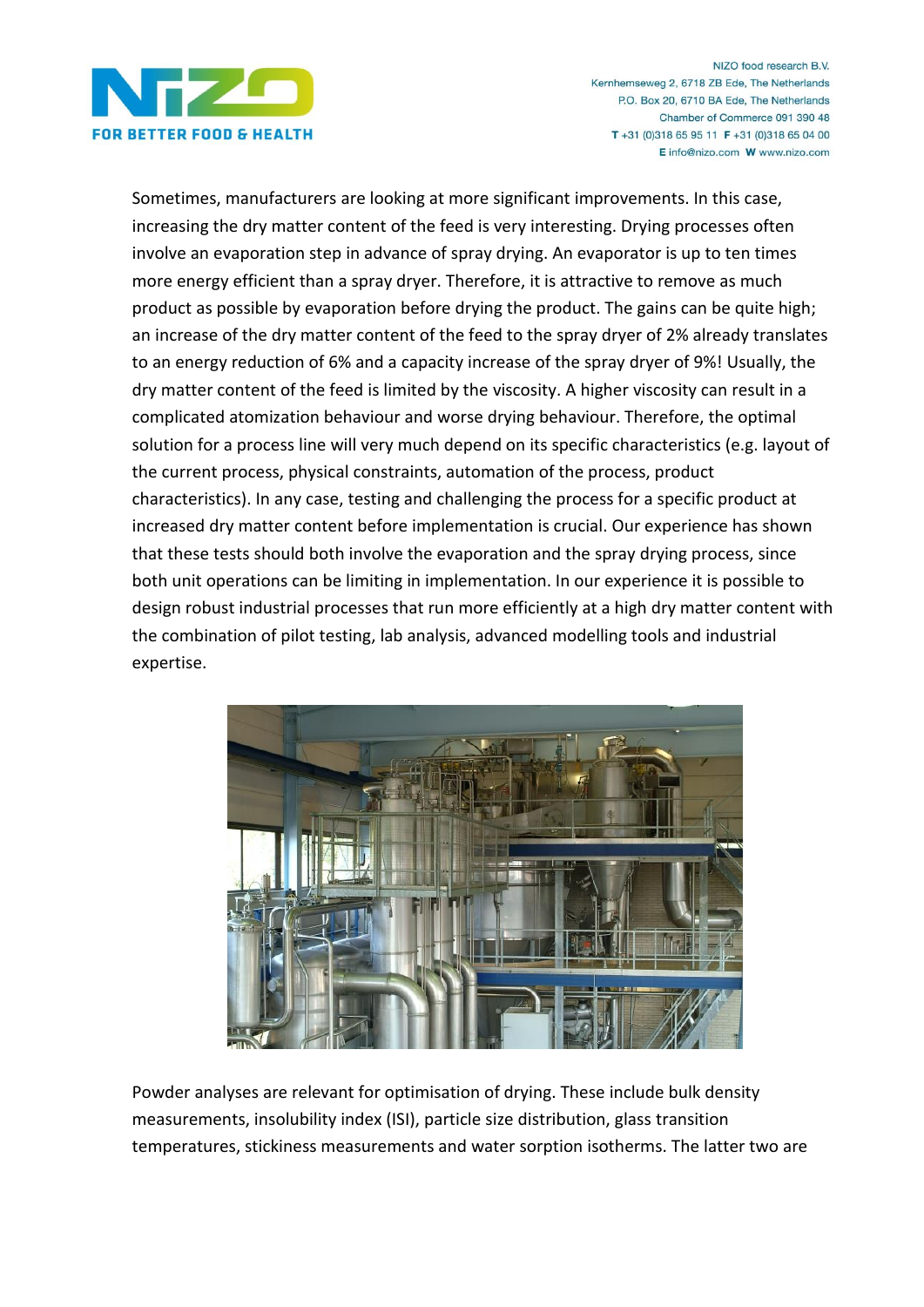

often applied in the optimization of spray dryers with regard to fouling. When powder particles are sticky when hitting the wall of a spray dryer, they can cake to the wall, forming a fouling layer, which can start to smoulder and be a source of explosions. Therefore, fouling should be avoided. In addition, run times are reduced, since the fouling layer needs to be physically removed thus causing down-time of the equipment. These phenomena often occur with powders containing large amounts of small molecules, like amino acids or sugars. In a stickiness measurement, it is determined at which temperature-moisture content combinations a powder becomes sticky. These measurements can be combined with a water sorption isotherm analysis (which describes the water content of a powder at different air humidities and temperatures). Using NIZO Premia spray dryer models, optimal conditions can be determined at which no fouling will occur, while running at optimal capacity. In addition, smouldering properties of the powder can be investigated to stretch the process at safe conditions even more.

## **Product quality improvement**

Product quality is largely determined by product composition and applied processing conditions. For example, lumping of powders during storage is a common problem for powder manufacturers. Lumping can, amongst others, be caused by temperature changes or in dairy products by lactose crystallization. Analysis of the powder properties and structure at a microscopic level and measurement of the stickiness properties helps in finding solutions for lumping.

Off flavour formation is an undesired side effect of drying processes. Food products that contain both proteins and sugars (e.g. dairy products) have a tendency to form a caramellic or a burnt-roast (brown) related flavour to the product as a result of Maillard reactions. A lot of spray-dried food products based on protein powders, such as for example infant formula, usually also contain fat. In addition to the Maillard there is also a risk of oxidation related off flavours. Oxidation of fat can also occur during storage, whereby the off flavours (e.g. fishy, cardboard, painty) can intensify or change along the shelf life. A suitable process design helps in avoiding or minimizing these undesired side effects. The combination of process optimisation expertise, shelf life testing and sensory evaluation expertise is essential to create optimal product quality for minimal costs.

Powder flowability , bulk density and solubility are to a large extent determined by the agglomeration of the powder. Agglomeration is for a large part influenced by the atomization of the powder in the spray dryer and the flow patterns in the spray dryer.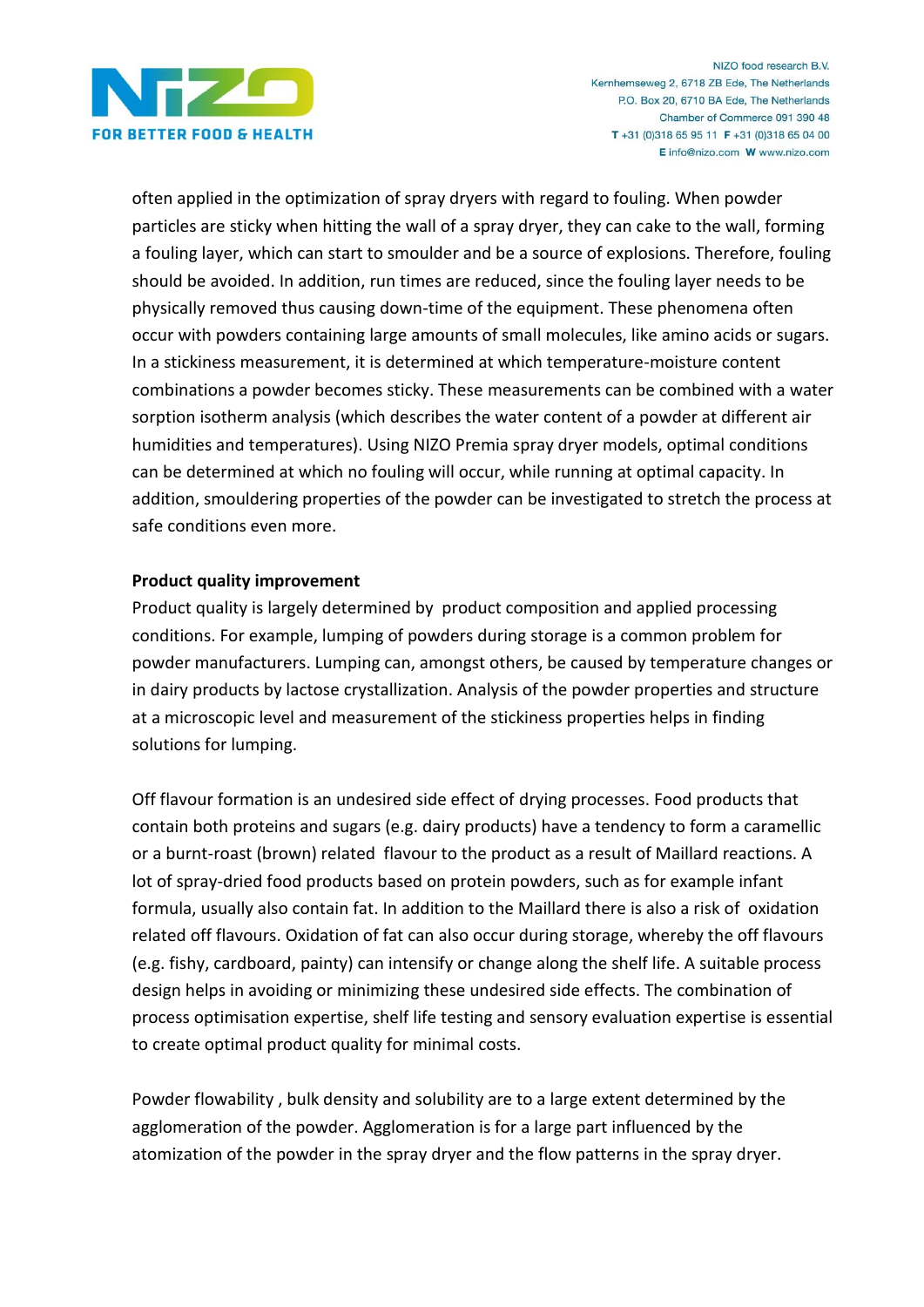

Agglomeration behaviour can be improved by examination of the atomization behaviour. This can be done by a.o. measuring the droplet size distribution inside the spray dryer. A careful selection of nozzles, processing conditions and product characteristics will enhance control over the powder properties.



In addition, in our experience, a careful examination of the flow in the spray dryer by computational fluid dynamics (CFD) calculations is very suitable to reduce fines, improve agglomeration, reduce fouling of the walls and improve energy efficiency. The CFD calculations show in great detail where particles are flowing within a spray dryer and what their properties (e.g. water content, which relates to stickiness) are. This way, we have been able to find the cause of fouling which was occurring at specific places in a spray dryer, something which is not possible with visual techniques, since the spray dryer cannot be examined internally when running.

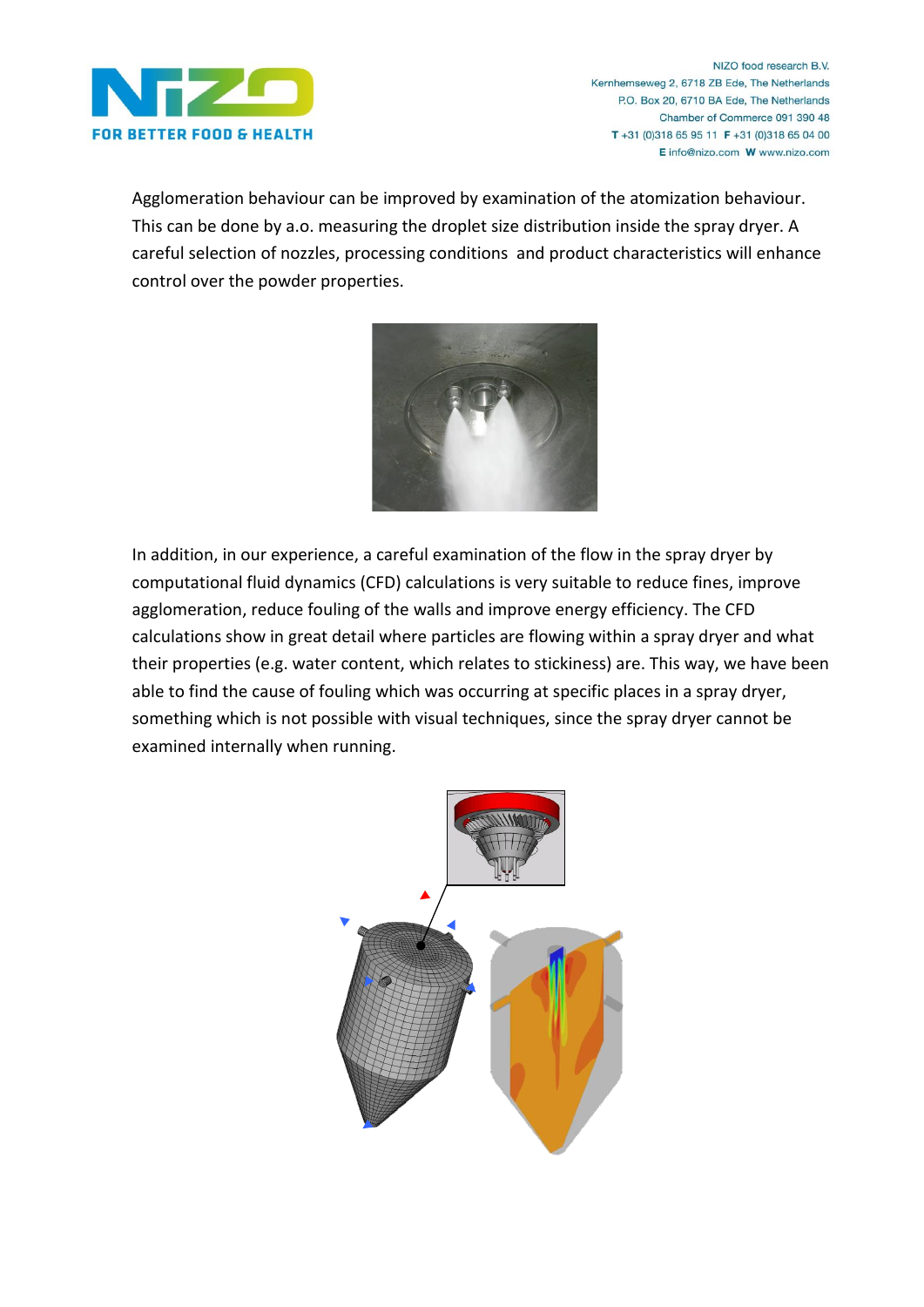

## **Pilot plant**

At NIZO we have the enormous advantage of having the availability of a large variety of drying equipment in our pilot plant. The equipment is available for process and product development but also for toll manufacturing. For (new) process development we regularly collaborate with external partners. As an example, NIZO and GMF Gouda, a leading drum dryer equipment manufacturer, have recently developed a pilot scale vacuum drum dryer. With this equipment, it is possible to dry products on a drum dryer at lower temperatures. The low temperatures allow drying of heat sensitive components, like specific proteins or enzymes. At the moment a first upscaled version of this vacuum drum-dryer is being installed. Shortly it will be available for process and product development tests of food grade materials.

Besides process development the facilities are regularly used for producing test batches, for example for products in a development stage or for the pre-marketing stage of new ingredients, or for producing samples for exhibitions or safety or clinical studies where a customer does not want to interrupt it's main production processes. Also toll manufacturing of high value ingredients is carried out. Especially where multiple unit operations like heating membrane separation, falling film evaporation and drying are involved.

Concluding, tuning powder properties and reducing processing costs is to our experience possible with a balanced mix of industrial experience, dedicated analytical tools, a variety of relevant pilot scale equipment and predictive modelling tools. By combining the different expertises it is possible to create optimal product quality with minimal costs.